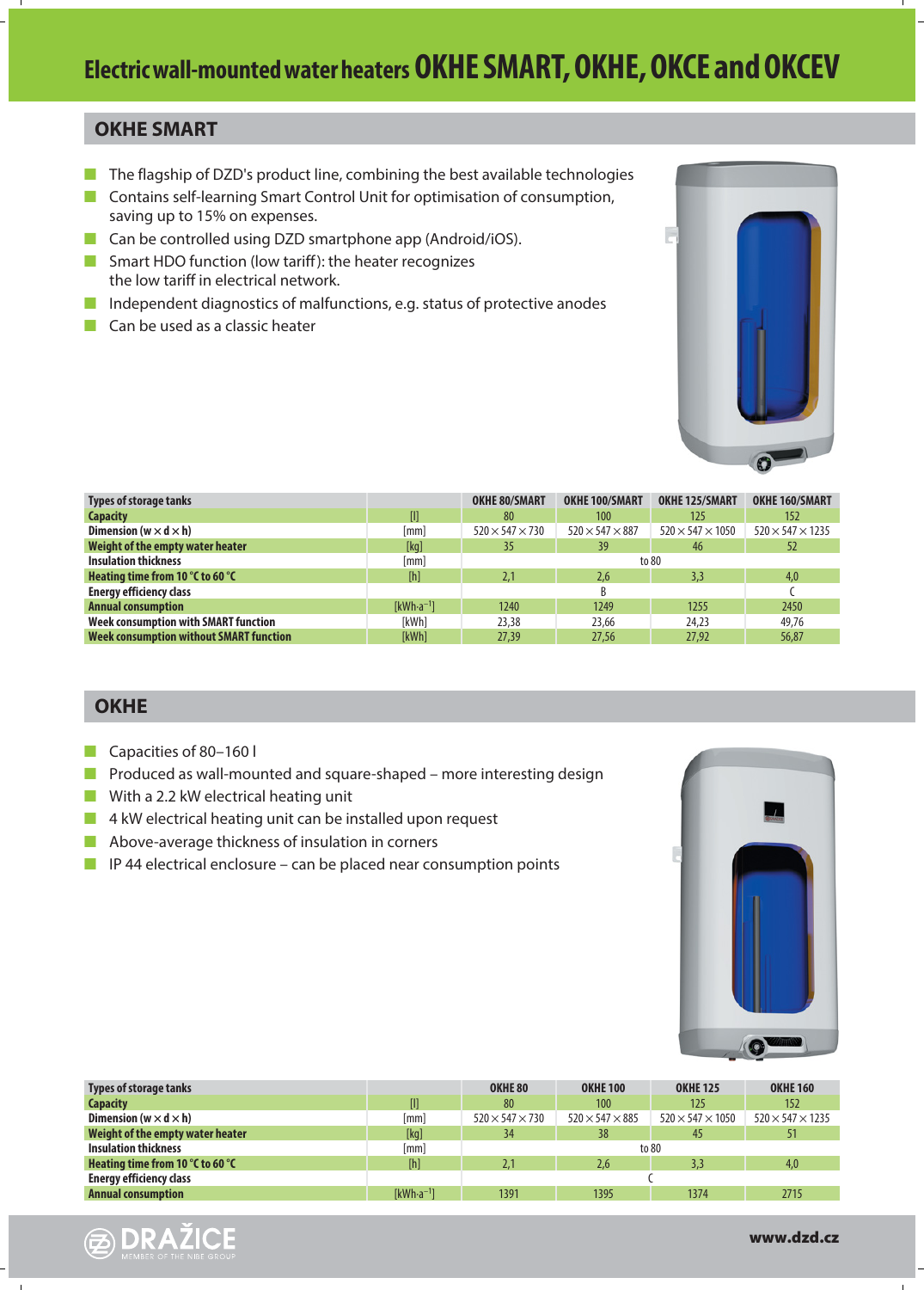#### **OKHE SMART a OKHE**



| Dimensions [mm]       | Л    | B    |      |     |     |    |     |     |     |
|-----------------------|------|------|------|-----|-----|----|-----|-----|-----|
| <b>OKHE 80/SMART</b>  | 730  | 731  | 578  | 520 | 556 |    | 115 | 464 | 450 |
| <b>OKHE 100/SMART</b> | 875  | 876  | 724  | 520 | 556 | 15 | 115 | 605 | 450 |
| <b>OKHE 125/SMART</b> | 1040 | 1041 | 754  | 520 | 556 |    | 115 | 638 | 450 |
| <b>OKHE 160/SMART</b> | 1225 | 1223 | 1010 | 520 | 556 | 15 | 115 | 880 | 450 |
|                       |      |      |      |     |     |    |     |     |     |

**OKCE**



| Dimensions [mm] |      | В    |      |     |                          |    | u   | H   | R   |
|-----------------|------|------|------|-----|--------------------------|----|-----|-----|-----|
| <b>OKCE 50</b>  | 585  | 576  | 455  | 524 | $\overline{\phantom{a}}$ | 14 | 116 | 369 | 450 |
| OKCE 80         | 757  | 748  | 594  | 524 | -                        | 14 | 116 | 508 | 450 |
| <b>OKCE 100</b> | 902  | 893  | 740  | 524 | -                        | 14 | 116 | 654 | 450 |
| <b>OKCE 125</b> | 1067 | 1059 | 762  | 524 | -                        | 14 | 116 | 682 | 450 |
| <b>OKCE 160</b> | 1255 | 1246 | 1011 | 524 | -                        | 14 | 116 | 925 | 450 |
| <b>OKCE 200</b> | 1287 | 1280 | 800  | 584 | 600                      | 14 | 116 | -   | 450 |
|                 |      |      |      |     |                          |    |     |     |     |

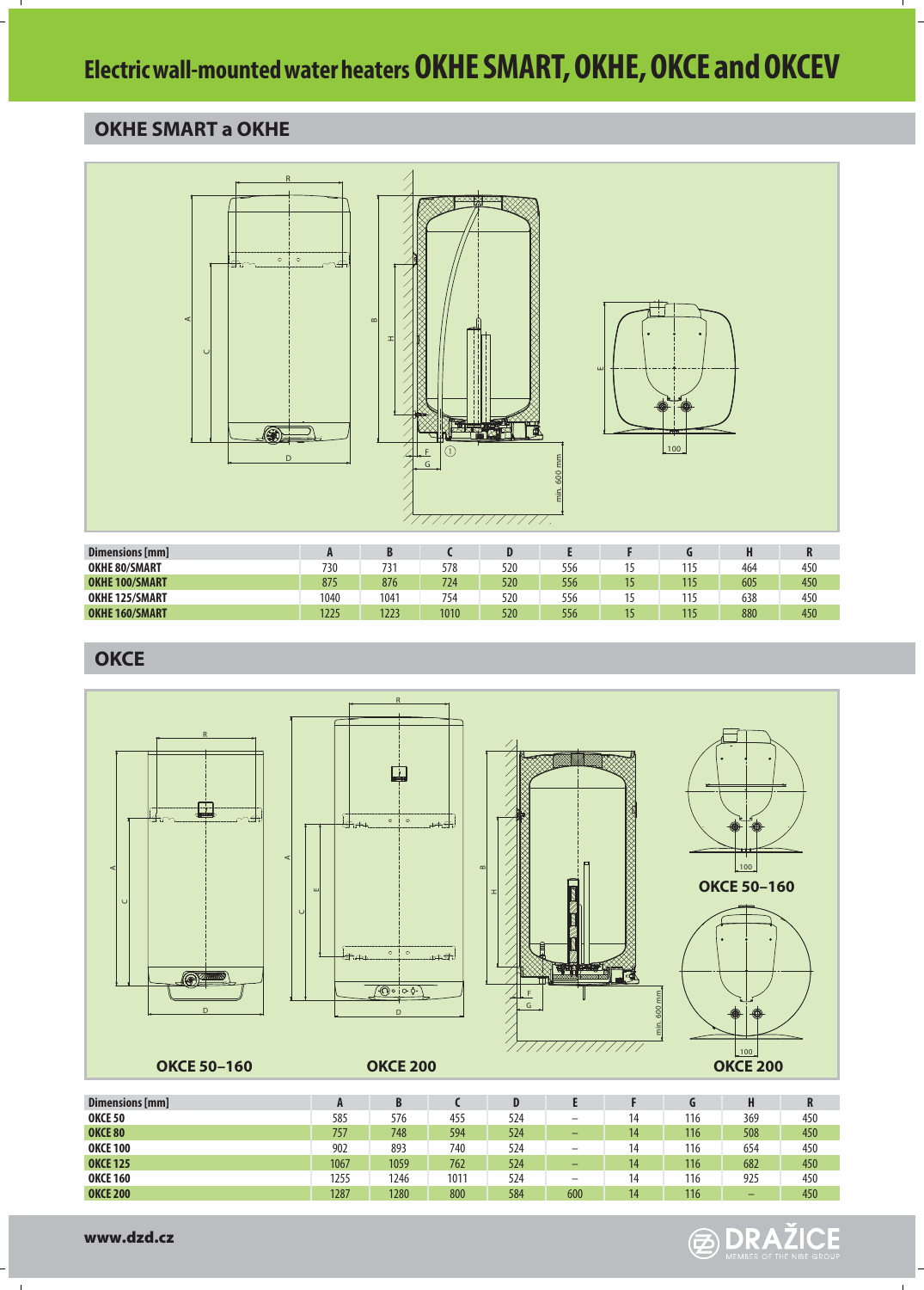#### **OKCEV**



| <b>OKCEV 125</b> | 1067 | 600 | 928  | 524 | 204 | 226 | 230 | 556 |
|------------------|------|-----|------|-----|-----|-----|-----|-----|
| <b>OKCEV 160</b> | 1255 | 750 | 1060 | 524 | 254 | 226 | 230 | 556 |
| <b>OKCEV 200</b> | 1287 | 600 | 936  | 584 | 258 | 246 | 252 | 618 |
|                  |      |     |      |     |     |     |     |     |
|                  |      |     |      |     |     |     |     |     |

#### **The attachment for vertical electrical heaters**

- **I** Multipurpose attachment for electric water heaters
- $\mathbb{R}^2$ Compact solution with new design

**B** DRAŽICE

- I It reduces thermal losses of the heater
- **The multipurpose features are suitable for various screw spacing for water** heaters' suspension on the wall, in older models of Dražice heaters and from other manufacturers

Possible clamping dimensions with the screw spacing in the wall: 300-310, 350-372, 432-468 mm

#### **The parameters compliant for all types of electrical heaters**

| Thermal conductivity of the insulation          | $[W \cdot m^{-1} \cdot K^{-1}]$ | 0.022                   |
|-------------------------------------------------|---------------------------------|-------------------------|
| Power consumption of the el. heating unit       | [W]                             | 2200                    |
| <b>Electrical connection</b>                    |                                 | $1/N/PE \sim 230V/50Hz$ |
| Recommended circuit breaker                     | [A]                             | 16                      |
| <b>Degree of protection</b>                     |                                 | <b>IP44</b>             |
| Max. working temperature / overpressure in tank | [ °Cl/[bar]                     | 90/6                    |
|                                                 |                                 |                         |